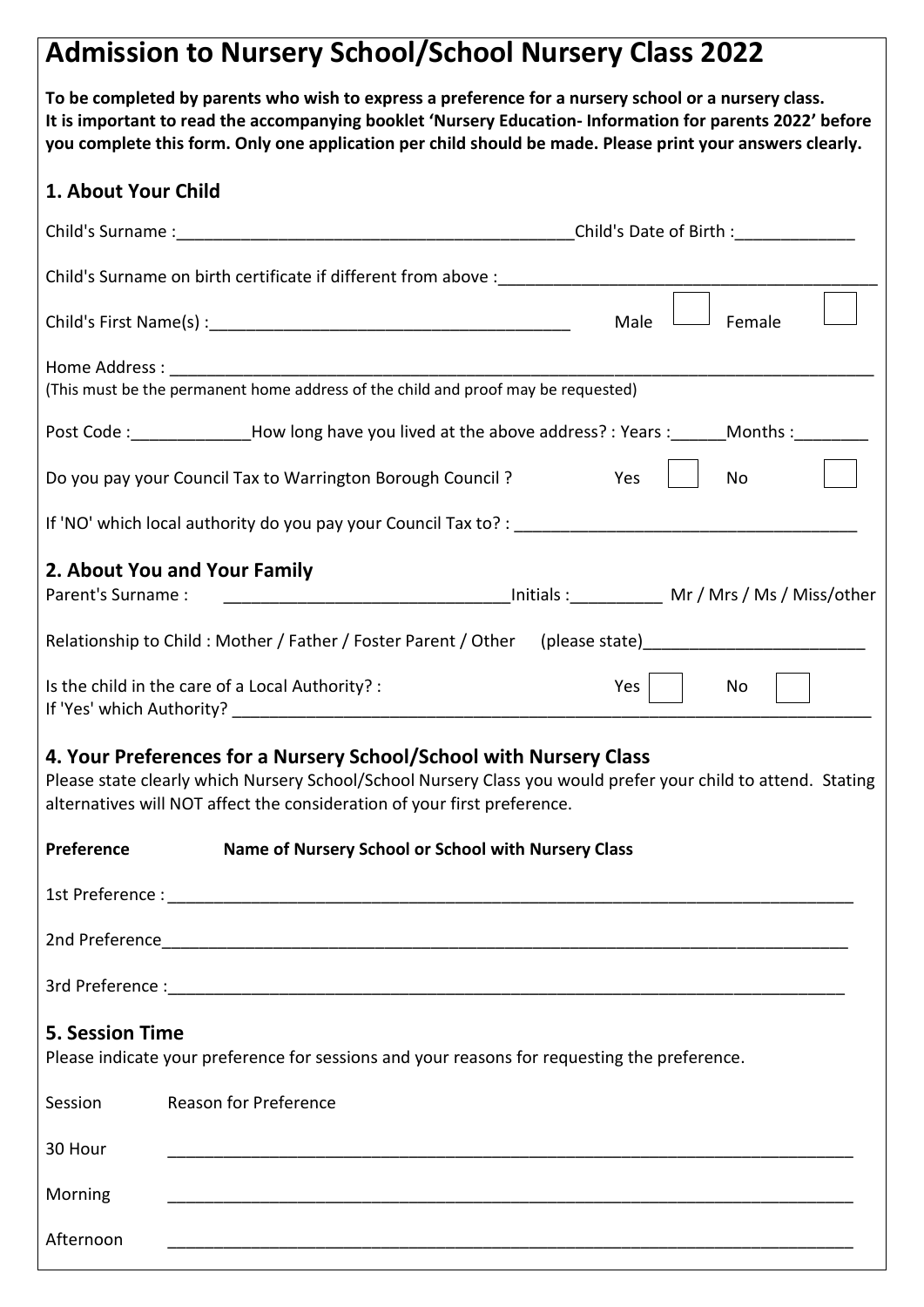## **6. Special Needs**

If your child has a special need, written support from a Health Visitor, Doctor or Social Worker will be required and should be attached to this form.

# **7. Preference for a Nursery Class at a Catholic Primary School and some Church of England Primary Schools.**

If you are applying for a place in a Nursery Class at a Catholic Primary School or those Church of England Primary Schools where the Governing Body is the admission authority you may be required to complete their own form as well as this form.

For the four Church of England Primary Schools which have community nurseries (Birchwood CE, Cinnamon Brow CE, Christ Church CE and Sankey Valley St James CE) the completion of this form is sufficient and you do not need to complete an additional form.

## **8. Parent Declaration and Signature**

I confirm that I have read the 'Nursery Education – Information for parents 2022' booklet and that the information given on this form is accurate and subject to verification.

I understand that there is no guarantee that a nursery place will be available and that it may not be possible to allocate the preferred session time.

| Signature (Parent/Carer) : will be a set of the set of the set of the set of the set of the set of the set of the set of the set of the set of the set of the set of the set of the set of the set of the set of the set of th | Date: <u>_______</u> _____ |
|--------------------------------------------------------------------------------------------------------------------------------------------------------------------------------------------------------------------------------|----------------------------|
| Relationship to child: The contract of the contract of the contract of the contract of the contract of the contract of the contract of the contract of the contract of the contract of the contract of the contract of the con |                            |
| Contact Telephone Number: Contact Telephone Number:                                                                                                                                                                            |                            |
| Email address:                                                                                                                                                                                                                 |                            |

## **9. What you should do now**

Completed Forms should be returned to :

The Headteacher of the School of your first preference by: **Wednesday 2 March 2022**

For further information please contact the preferred Nursery.